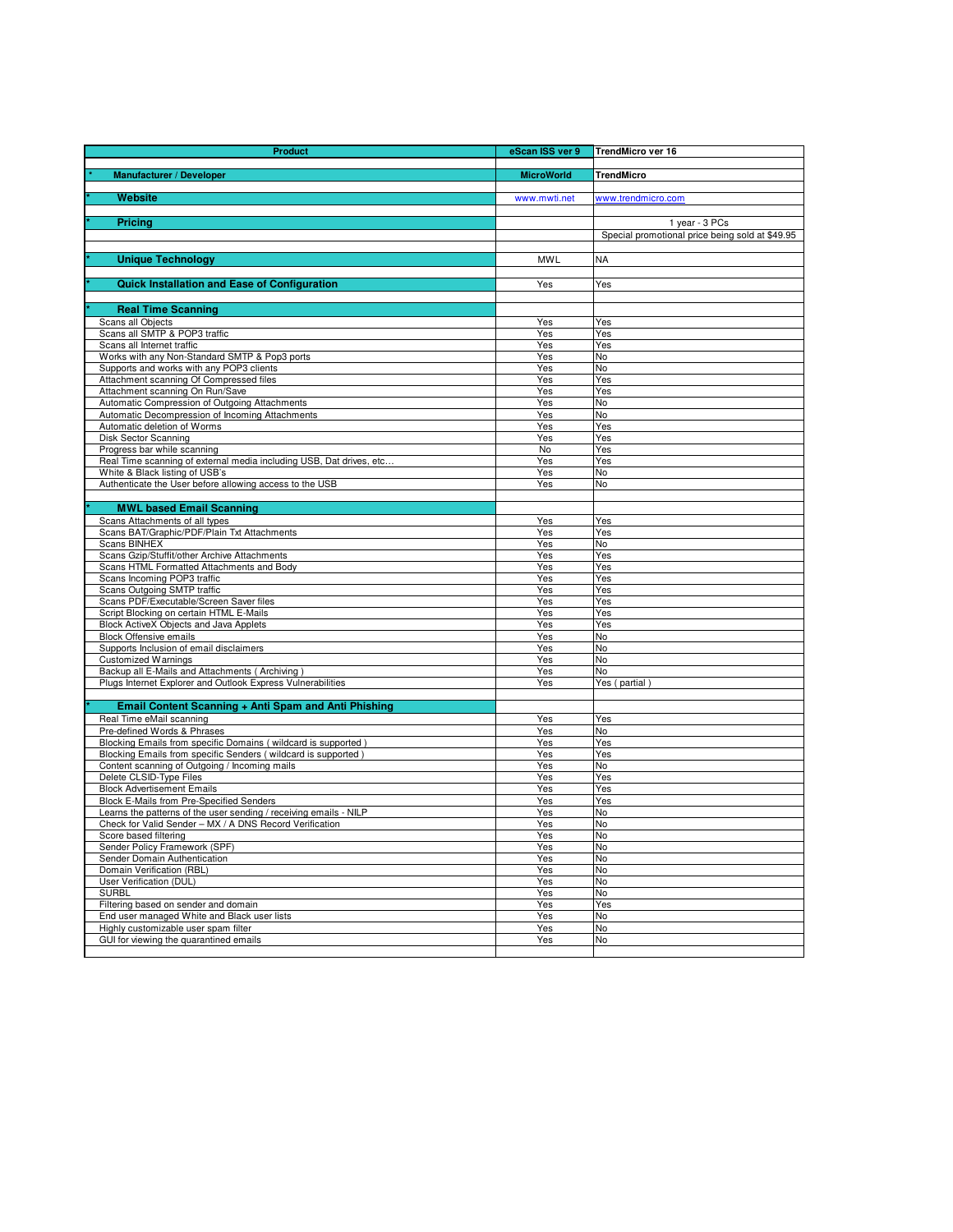| Product                                                                                                                                                         | eScan ISS ver 9 | TrendMicro ver 16    |
|-----------------------------------------------------------------------------------------------------------------------------------------------------------------|-----------------|----------------------|
| <b>HTTP Scanning</b>                                                                                                                                            |                 |                      |
| MWL Based HTTP Scanning                                                                                                                                         | Yes             | No                   |
| Real Time Web-Site Scanning                                                                                                                                     | Yes             | Yes                  |
| Real Time Web-Site Blocking                                                                                                                                     | Yes             | Yes                  |
| Block Web-Sites based on Pre-defined Pornography Keywords                                                                                                       | Yes             | <b>No</b>            |
| Block Web-Sites based on Pre-defined Gambling related Keywords                                                                                                  | Yes             | No<br>No             |
| Block Web-Sites based on User Defined Keywords<br><b>Block Sites Based on Ratings</b>                                                                           | Yes<br>Yes      | Yes                  |
| Block Web-sites when user accesses the same using IP number                                                                                                     | Yes             | No                   |
| Block Web-sites when user accesses the same using Anonymizers                                                                                                   | Yes             | No                   |
| Block Web-site option is supported even on Windows 95/98/ME/NT4                                                                                                 | Yes             | No                   |
| Webpage Scan works in Netscape, Opera & NeoPlanet                                                                                                               | Yes             | No                   |
| <b>Block User Defined Web-Sites</b>                                                                                                                             | Yes             | Yes                  |
| <b>Block Java Applets</b>                                                                                                                                       | Yes             | Yes                  |
| <b>Block Scripts</b>                                                                                                                                            | Yes             | Yes                  |
| <b>Block Cookies</b><br>Block Content ( Images, Audio, Video, Applications )                                                                                    | Yes<br>Yes      | Yes<br>Yes (partial) |
| Block Web Access completely (Internet Surfing)                                                                                                                  | Yes             | No                   |
| Time restrictions for Browsing Websites / Blocking Websites                                                                                                     | Yes             | <b>No</b>            |
|                                                                                                                                                                 |                 |                      |
| Pop- Up Blocker                                                                                                                                                 |                 |                      |
| Block Pop Up Ads (Customizable according to websites)                                                                                                           | Yes             | No                   |
| Audible Notification                                                                                                                                            | Yes             | No                   |
| White list/Allow Function                                                                                                                                       | Yes             | No                   |
| Pop Up Self Test                                                                                                                                                | Yes             | No                   |
| Hotkey to allow Pop Ups                                                                                                                                         | Yes             | No                   |
| <b>Browser Cleanup for Privacy Protection</b>                                                                                                                   |                 |                      |
| Auto Erase / Manual Cleanup of Browser Settings                                                                                                                 | Yes             | Yes                  |
| Auto Erase / Manual Cleanup of Cache                                                                                                                            | Yes             | Yes                  |
| Auto Erase / Manual Cleanup of Cookies                                                                                                                          | Yes             | Yes                  |
| Auto Erase / Manual Cleanup of History                                                                                                                          | Yes             | Yes                  |
| Auto Erase / Manual Cleanup of ActiveX (for IE)                                                                                                                 | Yes             | Yes                  |
| Auto Erase / Manual Cleanup of Plugins (for Netscape)                                                                                                           | Yes             | No                   |
| Auto Erase / Manual Cleanup of Selected Files & Folders                                                                                                         | Yes             | No                   |
| Auto Erase / Manual Cleanup of Start Menu RUN history list                                                                                                      | Yes             | Yes                  |
| Auto Erase / Manual Cleanup of Start Menu Search/Find history list                                                                                              | Yes             | Yes                  |
| Auto Erase / Manual Cleanup of Start Menu Search/Find Computer history list<br>Auto Erase / Manual Cleanup of Start Menu Documents                              | Yes<br>Yes      | Yes<br>Yes           |
| Auto Erase / Manual Cleanup of Browser Address Bar history list                                                                                                 | Yes             | Yes                  |
| Auto Erase / Manual Cleanup of Windows Recycle Bin                                                                                                              | Yes             | Yes                  |
| Auto Erase / Manual Cleanup of Auto-Complete Forms/ URLs Memory                                                                                                 | Yes             | Yes                  |
| Auto Erase / Manual Cleanup of Open/Save dialog box history                                                                                                     | Yes             | Yes                  |
| Auto Erase / Manual Cleanup of Temporary Folder                                                                                                                 | Yes             | Yes                  |
| Auto Erase / Manual Cleanup of Ms - Office temporary files                                                                                                      | Yes             | Yes                  |
| Auto Erase / Manual Cleanup of Windows temporary files                                                                                                          | Yes             | Yes                  |
| Auto Erase / Manual Cleanup of other temporary files created by Windows Media Player                                                                            | Yes             | Yes                  |
| Remote Access File Rights / Firewall                                                                                                                            |                 |                      |
| Block / Stop Remote Users from Modifying System Files                                                                                                           | Yes             | Yes                  |
| Block / Stop Remote Users from Creating Executable Files                                                                                                        | Yes             | Yes                  |
| Customizable settings to allow creation / modification for required files                                                                                       | Yes             | Yes                  |
| AutoBlock InBound and OutBound Traffic between                                                                                                                  |                 |                      |
| your computer & the internet                                                                                                                                    | No              | Yes                  |
|                                                                                                                                                                 |                 |                      |
| <b>Application / Program Control</b>                                                                                                                            |                 |                      |
| Allow particular application/s from running / executing ( White listing )                                                                                       | Yes             | Yes                  |
| Block particular application/s from running / executing (Black listing)                                                                                         | Yes             | Yes                  |
| Customise the application/s to be used / run per user                                                                                                           | res             | Yes                  |
| Allow particular application/s from connecting to the Internet (White listing<br>Block particular application/s from connecting to the Internet (Black listing) | Yes<br>Yes      | Yes<br>Yes           |
|                                                                                                                                                                 |                 |                      |
| <b>Remote Monitoring</b>                                                                                                                                        |                 |                      |
| Home Networking                                                                                                                                                 | No              | Yes                  |
|                                                                                                                                                                 |                 |                      |
| <b>Notifications</b>                                                                                                                                            |                 |                      |
| Prompts if any other AV or conflicting program is installed                                                                                                     | Yes             | No                   |
| Desktop Alert to User                                                                                                                                           | Yes             | Yes                  |
| E-Mail Alert to Administrator for blocked emails                                                                                                                | Yes             | No                   |
| E-Mail Alert to sender / receiver for blocked emails                                                                                                            | Yes             | No                   |
| Embargo of offending Message                                                                                                                                    | Yes             | Yes                  |
| Alert if Virus Database is more than 3 days old                                                                                                                 | Yes             | No                   |
| Alert if the computer analysis is more than 14 days old<br>E-Mail Alert to the Administrator in case of ODS detection                                           | Yes<br>Yes      | No<br>No             |
| Real Time Activity log                                                                                                                                          | Yes             | Yes                  |
| Outbreak Alert                                                                                                                                                  | Yes             | Yes                  |
|                                                                                                                                                                 |                 |                      |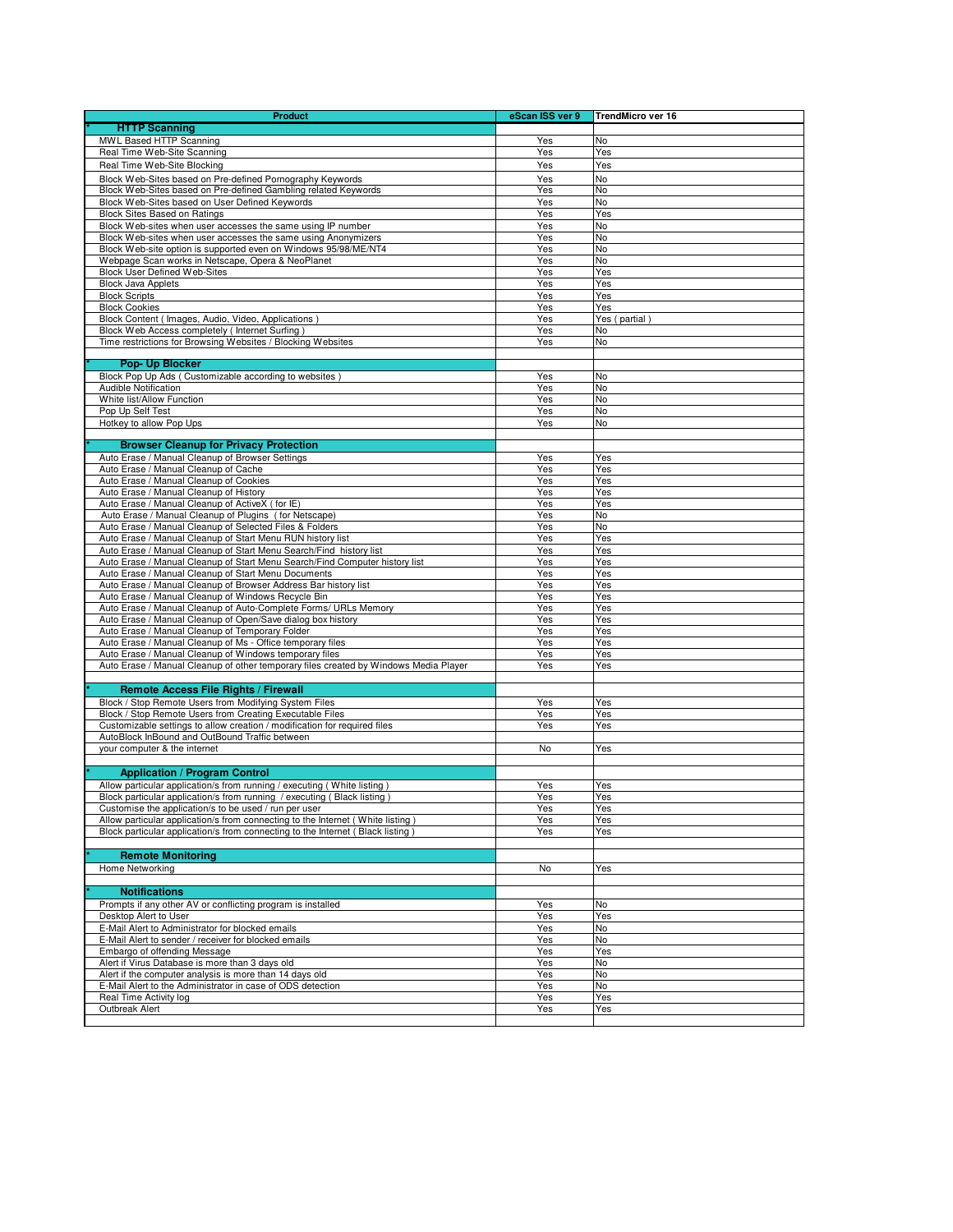| <b>Product</b>                                                                                                 | eScan ISS ver 9         | TrendMicro ver 16 |
|----------------------------------------------------------------------------------------------------------------|-------------------------|-------------------|
| <b>Virus Scanning</b>                                                                                          |                         |                   |
| Heuristic Scanning for Detection of UnKnown Viruses                                                            | Yes                     | Yes               |
| On Demand Scanning                                                                                             | Yes                     | Yes               |
| Sector scanning in ODS                                                                                         | Yes                     | Yes               |
| Customize priority of the ODS                                                                                  | Yes                     | No                |
| Exclusion of Files / Folders from ODS<br>Automatic deletion of known malwares file remnants                    | Yes<br>Yes              | <b>Yes</b><br>Yes |
| <b>Scheduled Scanning</b>                                                                                      | Yes                     | Yes               |
| Customize priority for the Scheduled scan                                                                      | Yes                     | No                |
| Exclusion of Files / Folders from Scheduled Scan                                                               | Yes                     | Yes               |
| Automatic deletion of known malware file types                                                                 | Yes                     | Yes               |
| Scan restriction on File Types                                                                                 | Yes                     | Yes               |
| Scan restriction on File Size                                                                                  | Yes                     | Yes               |
| Customize actions depending on File Types                                                                      | Yes                     | No                |
| Customize actions depending on File Size                                                                       | Yes                     | No                |
| Background (On Access / Real Time) Scanning<br>Exclusion of Files / Folders from Real Time Scan                | Yes                     | Yes               |
| Backup files before attempting to repair them                                                                  | Yes<br>Yes              | Yes<br>Yes        |
| Detects viruses in 16-bit and 32-bit executables                                                               | Yes                     | Yes               |
| Detects BAT, JS, mIRC, VBS, Inf, PHP, etc. Script worms/viruses                                                | Yes                     | Yes               |
| Detects Malware ActiveX Controls, Backdoors, Trojan Horses                                                     | Yes                     | Yes               |
| Scans Single packed Archives ( ACE/ARJ/CAB/LHA/RAR/ZIP etc.)                                                   | Yes                     | Yes               |
| Scans Multiple (nested) Packed Archives                                                                        | Yes                     | Yes               |
| <b>Scans Self Extracting Archives</b>                                                                          | Yes                     | No                |
| Macro Virus Scan supported on Access 97/2000/XP (A97M)                                                         | Yes                     | Yes               |
| Macro Virus Scan supported on Access 2.0 (A2M)                                                                 | Yes                     | Yes               |
| Macro Virus Scan supported on PowerPoint 97/2000/XP (PP97M)                                                    | Yes                     | Yes               |
| Macro Virus Scan supported on Word 97/2000/XP (W97M)?<br>Macro Virus Scan supported on Word 95 (WM) (Word 6.0) | Yes<br>Yes              | Yes<br>Yes        |
| Macro Virus Scan supported on Excel 97/2000/XP (X97M)                                                          | Yes                     | Yes               |
| Macro Virus Scan supported on Excel 4.0 until XP, formula (XF)                                                 | Yes                     | <b>Yes</b>        |
| Macro Virus Scan supported on Excel 95 (XM) (Excel 5.0)                                                        | Yes                     | Yes               |
| Macro Virus Scan supported on Lotus AmiPro                                                                     | Yes                     | Yes               |
| Macro Virus Scan supported on Microsoft Project                                                                | Yes                     | Yes               |
| Scan Server Shares                                                                                             | Yes                     | No                |
| Scan TCP-IP Sessions (Telnet)                                                                                  | Yes                     | Yes               |
| Scan Removable Media including USB devices                                                                     | Yes                     | Yes               |
| Progress bar while scanning                                                                                    | Yes<br>Yes              | Yes               |
| <b>Statistics</b><br>Password Protection                                                                       | Yes                     | Yes<br>Yes        |
|                                                                                                                |                         |                   |
| Real Time detection and disinfection / cleaning of other malwares -                                            |                         |                   |
| Spyware / Adware, Keyloggers, Illegal Porno Diallers, Rootkits, etc                                            | Yes                     | Yes               |
| Permits administrater to customize Spyware / Adware policies                                                   | Yes                     | No                |
| Delete unwanted registry and ini entries created by Spyware / Adware                                           | Yes                     | Yes               |
| Deletes Null keys from the registry                                                                            | Yes                     | No                |
| Removes corrupted exe's, zero byte exe's, zero byte com files                                                  | Yes                     | No                |
|                                                                                                                |                         |                   |
| <b>Automatic Updates Over the Internet</b>                                                                     |                         |                   |
| Bandwidth Saving Incremental Updates for Dial-Up Users                                                         | Yes                     | No                |
| <b>Hourly Updates</b><br>Separate Cumulative Update available on Internet (Executable)                         | Yes                     | No                |
| <b>Urgent Updates</b>                                                                                          | Yes<br>Yes              | No<br>No          |
| One click update from the internet                                                                             | Yes                     | Yes               |
| RollBack of Updates in case of update failure                                                                  | Yes                     | Yes               |
|                                                                                                                |                         |                   |
| <b>Central Management Console (optional)</b>                                                                   | Inbuilt in the software |                   |
| Auto Installation on Clients Based on IP                                                                       | Yes                     | Yes               |
| Auto Installation on Clients Based on Workstation Name                                                         | Yes                     | res               |
| Remote Installation & Uninstallation of eScan software on Client Workstations                                  | Yes                     | No                |
| Remote UnInstallation of known AntiVirus Software                                                              | Yes                     | No                |
| Scan Memorv                                                                                                    | Yes                     | Yes               |
| Remote Updation                                                                                                | Yes                     | Yes               |
| License Deployment                                                                                             | Yes                     | Yes               |
| Push and Pull Update Mechanism                                                                                 | Yes                     | No                |
| Works even on Ms-Windows 95, 98, ME & NT 4<br>Detailed System Information of all clients on Console            | Yes<br>Yes              | No<br>No          |
| Logs and Reports of clients can be viewed from Console                                                         | Yes                     | Yes               |
| Logs and Reports of clients can be emailed at scheduled time                                                   | Yes                     | No                |
| <b>Centralized Reporting</b>                                                                                   | Yes                     | Yes               |
| GUI Reporting on the console of all clients                                                                    | Yes                     | Yes               |
| Asset Management - Audit & Inventory of all systems                                                            | Yes                     | No                |
|                                                                                                                |                         |                   |